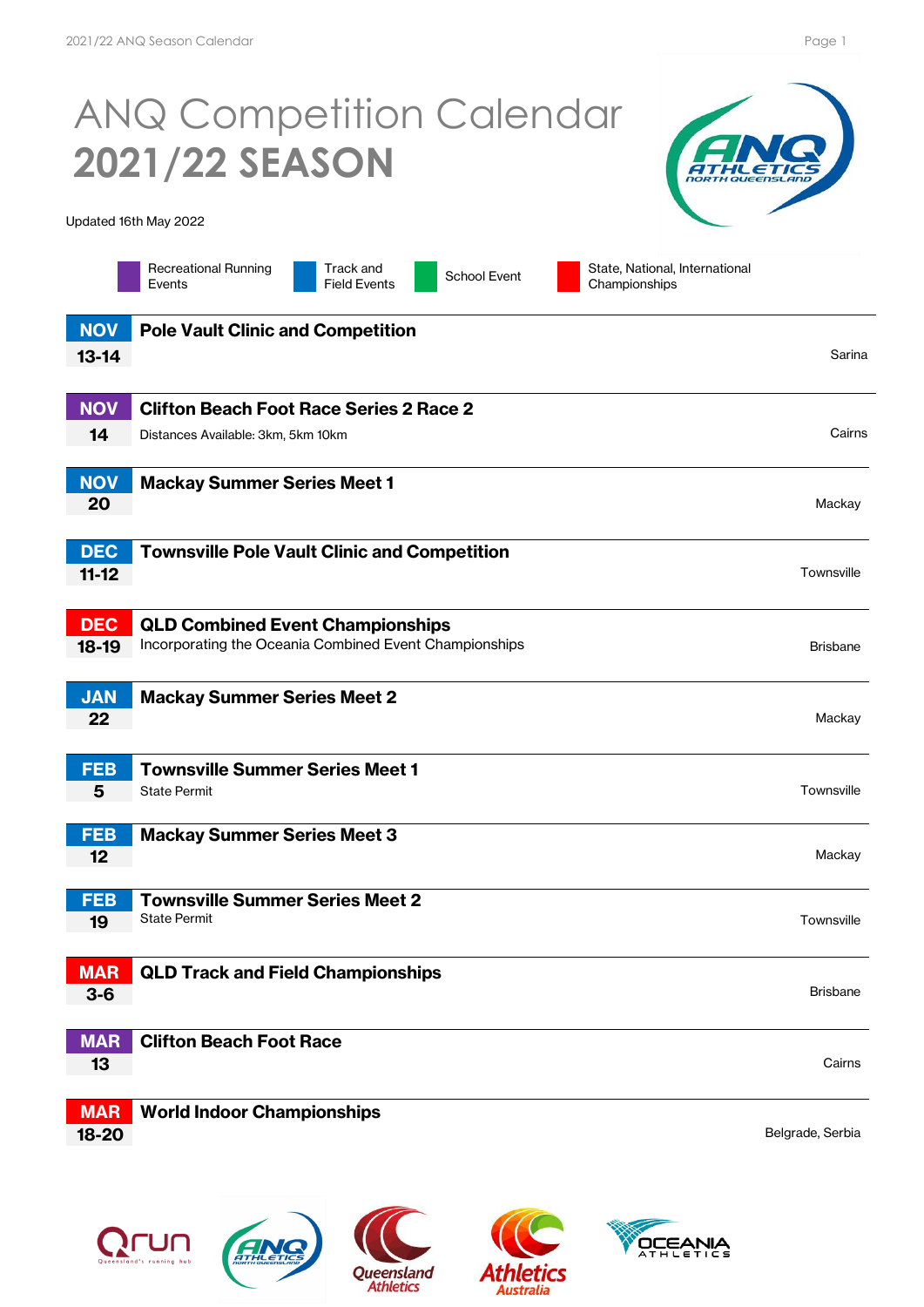| <b>MAR</b><br>27        | <b>Dynamic in a Dress</b>                                                                                                  | Cairns          |
|-------------------------|----------------------------------------------------------------------------------------------------------------------------|-----------------|
| <b>MAR</b><br>$27 - 4$  | <b>Australian Track and Field Championships</b>                                                                            | Sydney          |
| <b>APR</b><br>$1 - 4$   | Australian Masters Track and Field, Cross Country and Road Race Walking<br><b>Championships</b>                            | <b>Brisbane</b> |
| <b>APR</b><br>9         | <b>QLD Track Classic</b>                                                                                                   | <b>Brisbane</b> |
| <b>APR</b><br>$9 - 10$  | <b>Cairns 50 Ultramarathon</b><br>Distances Available: 5.5km, 10km, 30km, 50km                                             | Cairns          |
| <b>APR</b><br>$29-1$    | <b>Festival of Athletics</b><br>Incorporating the NQ Games and Australian Masters Multi's Championships<br>National Permit | Townsville      |
| <b>MAY</b><br>15        | <b>Mulgrave Relay Day</b>                                                                                                  | Gordonvale      |
| <b>MAY</b><br>15        | <b>Burdekin Sugar Rush</b><br>Distances Available: 5km, 10km, 21km                                                         | Ayr             |
| <b>MAY</b><br>21        | <b>Douglas Dash</b>                                                                                                        | Douglas         |
| <b>MAY</b><br>$21 - 22$ | <b>Mackay Track and Field Carnival</b>                                                                                     | Mackay          |
| <b>JUN</b><br>4         | Oceania Athletics Championships Pre Meet                                                                                   |                 |
| <b>JUN</b><br>$7 - 11$  | <b>Oceania Area Championships</b>                                                                                          | Queensland      |
| <b>JUN</b><br>18        | <b>Can You Beat The Goose</b><br>Distances Available: 3hr, 6hr, 9hr Team Relay                                             | Cawarral        |
| <b>JUN</b><br>25-26     | <b>Normanton Outback Pentathlon</b>                                                                                        | Normanton       |
| <b>JUN</b><br>29-10     | <b>World Masters Outdoor Championships</b>                                                                                 | Tampere, FIN    |
| <b>JUL</b><br>$8 - 10$  | 3 Marathons in 3 Days<br><b>Distances Available: 42km</b>                                                                  | Cairns          |
|                         | <b>ATHLETICS</b><br>Queensland<br>Athletics<br><b>Athletics</b>                                                            |                 |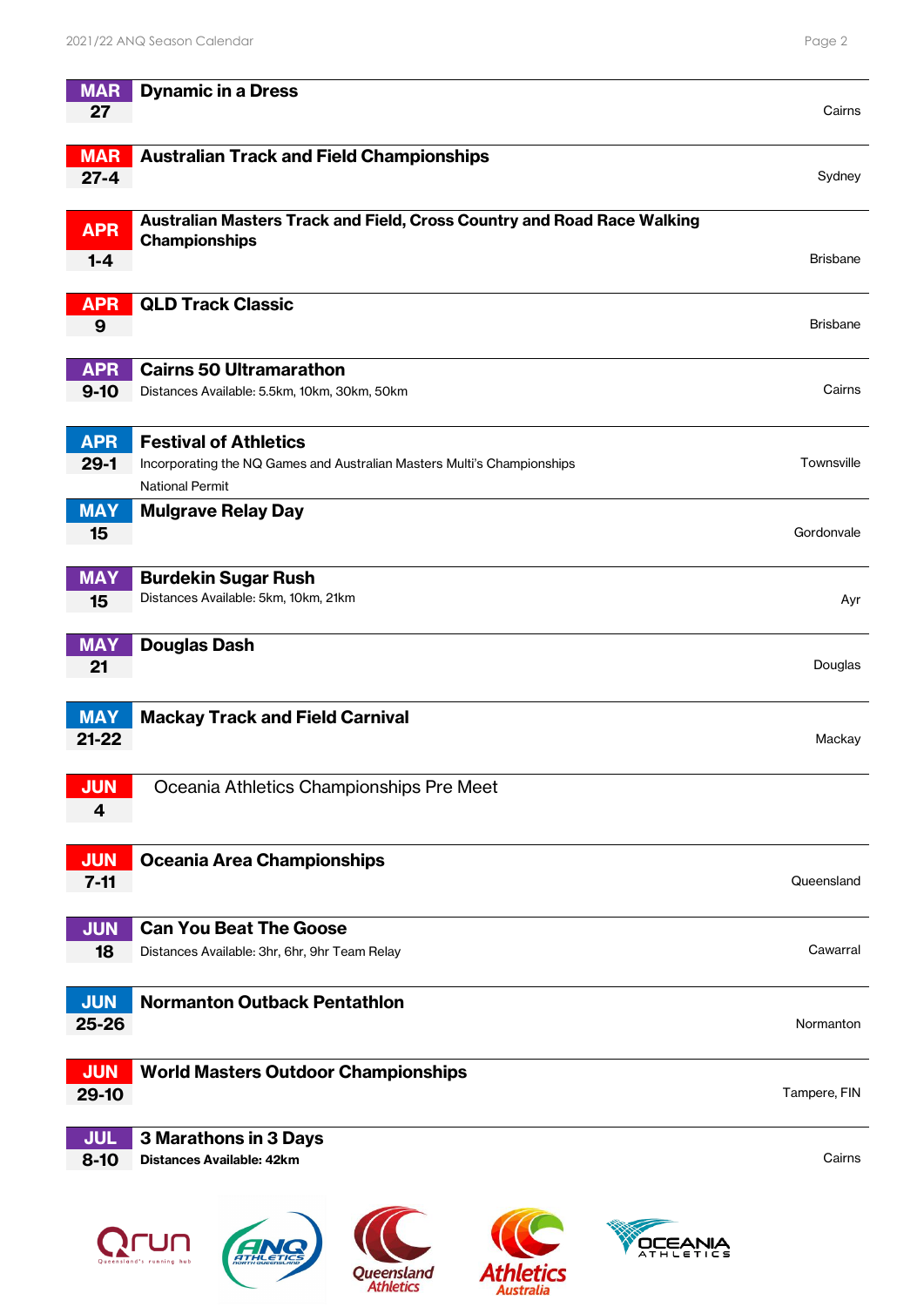| <b>JUL</b>                            | <b>Run The Dice</b>                                                                                                |                     |
|---------------------------------------|--------------------------------------------------------------------------------------------------------------------|---------------------|
| 9                                     |                                                                                                                    | Dingo               |
| <b>JUL</b>                            | <b>World Athletics Championships</b>                                                                               |                     |
| $15 - 24$                             |                                                                                                                    | Eugene, USA         |
|                                       |                                                                                                                    |                     |
| <b>JUL</b>                            | <b>Airlie Beach Marathon Festival</b>                                                                              |                     |
| $16-17$                               | Distances Available: Mile, 1km, 2km, 5km, 10km, 21km, 42km, 5km corporate, 21km relay<br>ANQ Marathon Championship | Airlie Beach        |
|                                       |                                                                                                                    |                     |
| <b>JUL</b>                            | <b>Central Highlands Track and Field Carnival</b>                                                                  |                     |
| 23-24                                 |                                                                                                                    | Emerald             |
| <b>JUL</b>                            | <b>Coral Coast Carnival</b>                                                                                        |                     |
| 23-24                                 |                                                                                                                    | Cairns              |
|                                       |                                                                                                                    |                     |
| <b>JUL</b><br>27-28                   | <b>Challenge Games</b>                                                                                             | Townsville          |
|                                       |                                                                                                                    |                     |
| <b>JUL</b>                            | <b>Commonwealth Games</b>                                                                                          |                     |
| $28 - 8$                              |                                                                                                                    | Birmingham, England |
|                                       |                                                                                                                    |                     |
| <b>JUL</b><br>30-31                   | <b>Yeppoon Running Festival</b>                                                                                    | Yeppoon             |
|                                       |                                                                                                                    |                     |
| <b>AUG</b>                            | <b>World U20 Championships</b>                                                                                     |                     |
| $1-6$                                 |                                                                                                                    | Cali, Columbia      |
| <b>AUG</b>                            | <b>Tablelands Pentathlon</b>                                                                                       |                     |
| 7                                     |                                                                                                                    | Tolga               |
|                                       |                                                                                                                    |                     |
| <b>AUG</b><br>$\overline{\mathbf{7}}$ | <b>Townsville Running Festival</b><br>Distances Available: 2.5km, 5km, 10km, 21km, 42km, 5km Corporate challenge   | Townsville          |
|                                       |                                                                                                                    |                     |
| <b>AUG</b>                            | <b>Kuranda 2 Port Douglas</b>                                                                                      |                     |
| $\overline{7}$                        | Distances Available: 62km, 62km relay                                                                              | Kuranda             |
| <b>AUG</b>                            | <b>Bowen Track and Field Carnival</b>                                                                              |                     |
| $13 - 14$                             |                                                                                                                    | Bowen               |
|                                       |                                                                                                                    |                     |
| <b>AUG</b><br>$20 - 21$               | <b>Outback Sunset Carnival</b>                                                                                     | Longreach           |
|                                       |                                                                                                                    |                     |
| <b>AUG</b>                            | <b>Northwest School Trials</b>                                                                                     |                     |
| $20 - 21$                             |                                                                                                                    | Longreach           |
| <b>AUG</b>                            | <b>Peninsula School Trials</b>                                                                                     |                     |
| $21 - 22$                             |                                                                                                                    | Cairns              |
|                                       |                                                                                                                    |                     |
|                                       |                                                                                                                    |                     |





Queensland<br>Athletics



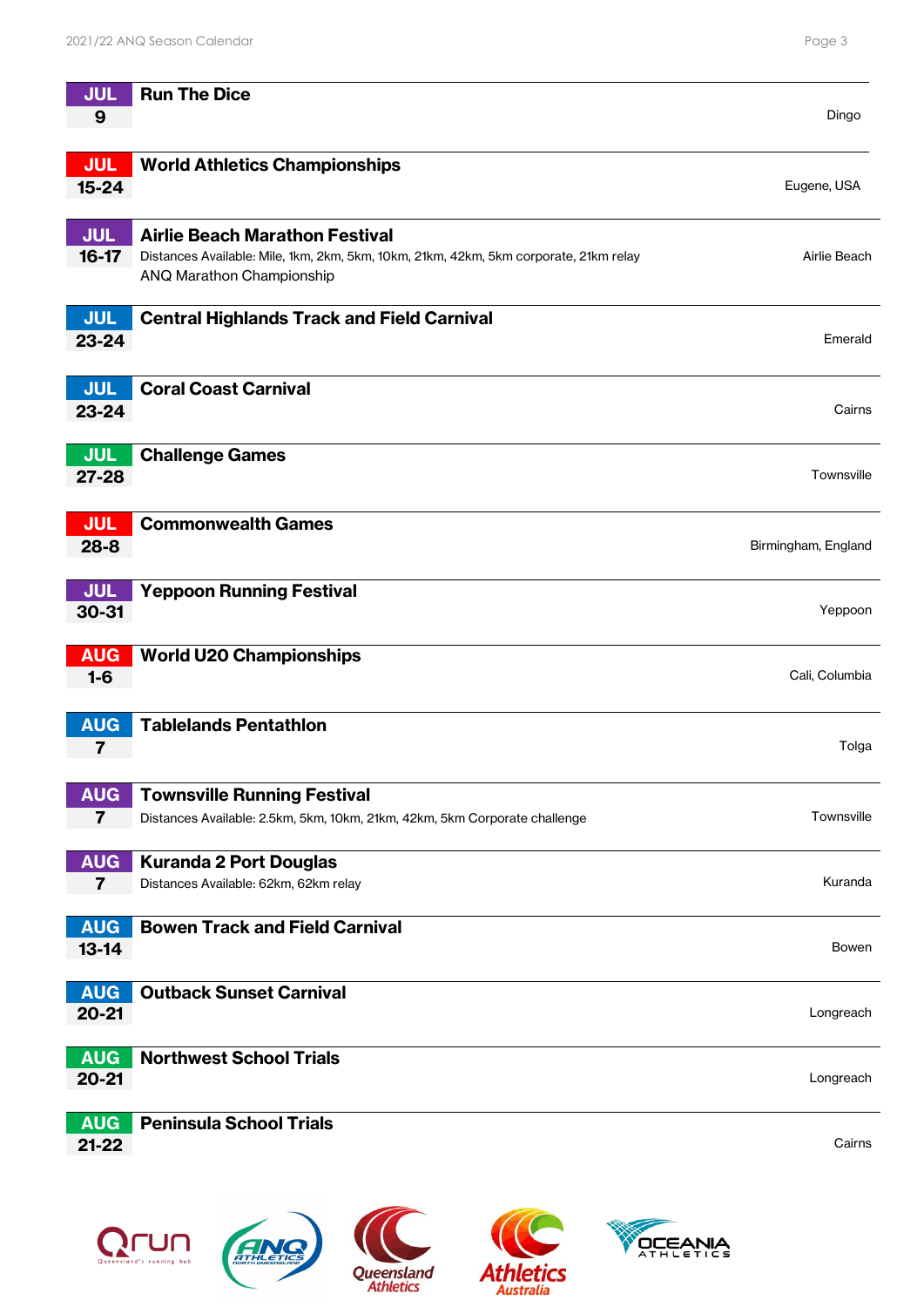| <b>AUG</b><br>22-23      | <b>Capricornia School Trials</b>                                                             | Mackay            |
|--------------------------|----------------------------------------------------------------------------------------------|-------------------|
| <b>AUG</b><br>30         | <b>NQ Primary School Trials</b>                                                              | Townsville        |
| <b>SEP</b><br>1          | <b>NQ Secondary School Trials</b>                                                            | Townsville        |
| <b>SEP</b><br>$8 - 11$   | <b>Northern Territory Track and Field Championships</b>                                      | Darwin            |
| <b>SEP</b><br>11         | <b>Whitsunday Trail Festival</b><br>Distances Available: Kids Beach Bash, 10.5km, 28km, 58km | Airlie Beach      |
| <b>SEP</b><br>23-25      | <b>NQ Championships</b><br><b>National Permit</b>                                            | Townsville        |
| <b>SEP</b><br><b>TBA</b> | <b>Capricorn Coast Trail Run Series</b>                                                      | Yeppoon           |
| <b>OCT</b><br>$11-12$    | <b>QLD Primary Championships</b>                                                             | <b>Brisbane</b>   |
| <b>OCT</b><br>$13 - 16$  | <b>QLD Secondary Championships</b>                                                           | <b>Brisbane</b>   |
| <b>OCT</b><br><b>TBA</b> | <b>Capricorn Coast Trail Run Series</b>                                                      | Yeppoon           |
| <b>NOV</b><br>$4 - 13$   | <b>Pan Pacific Masters Games</b>                                                             | <b>Gold Coast</b> |
| <b>NOV</b><br>$5-11$     | <b>Virtus Oceania Asia Games</b>                                                             | <b>Brisbane</b>   |
| <b>NOV</b><br>12         | <b>ANQ AGM and Annual Dinner</b>                                                             | Townsville        |
| <b>NOV</b><br><b>TBA</b> | <b>Capricorn Coast Trail Run Series</b>                                                      | Yeppoon           |